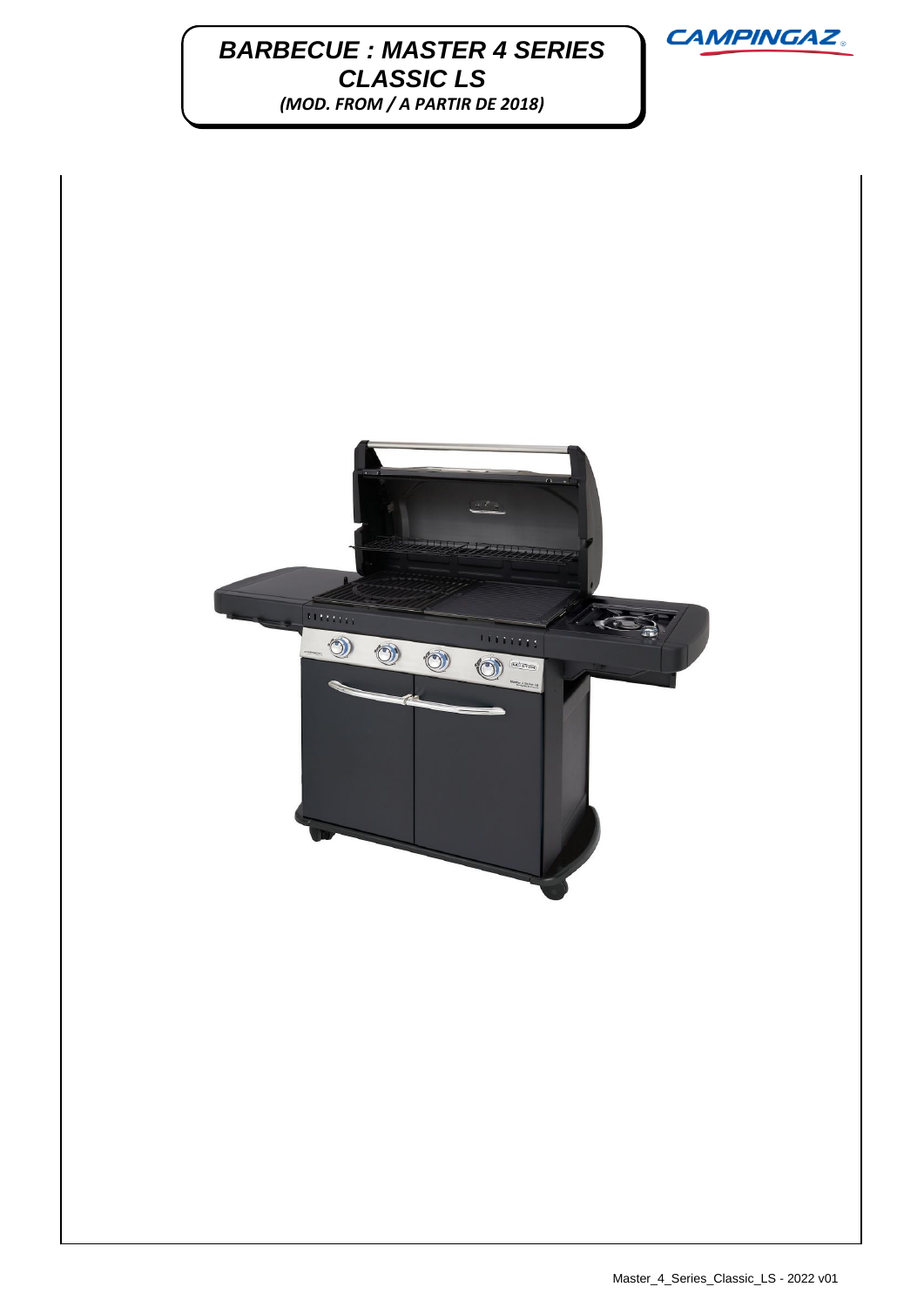

Master\_4\_Series\_Classic\_LS - 2022 v01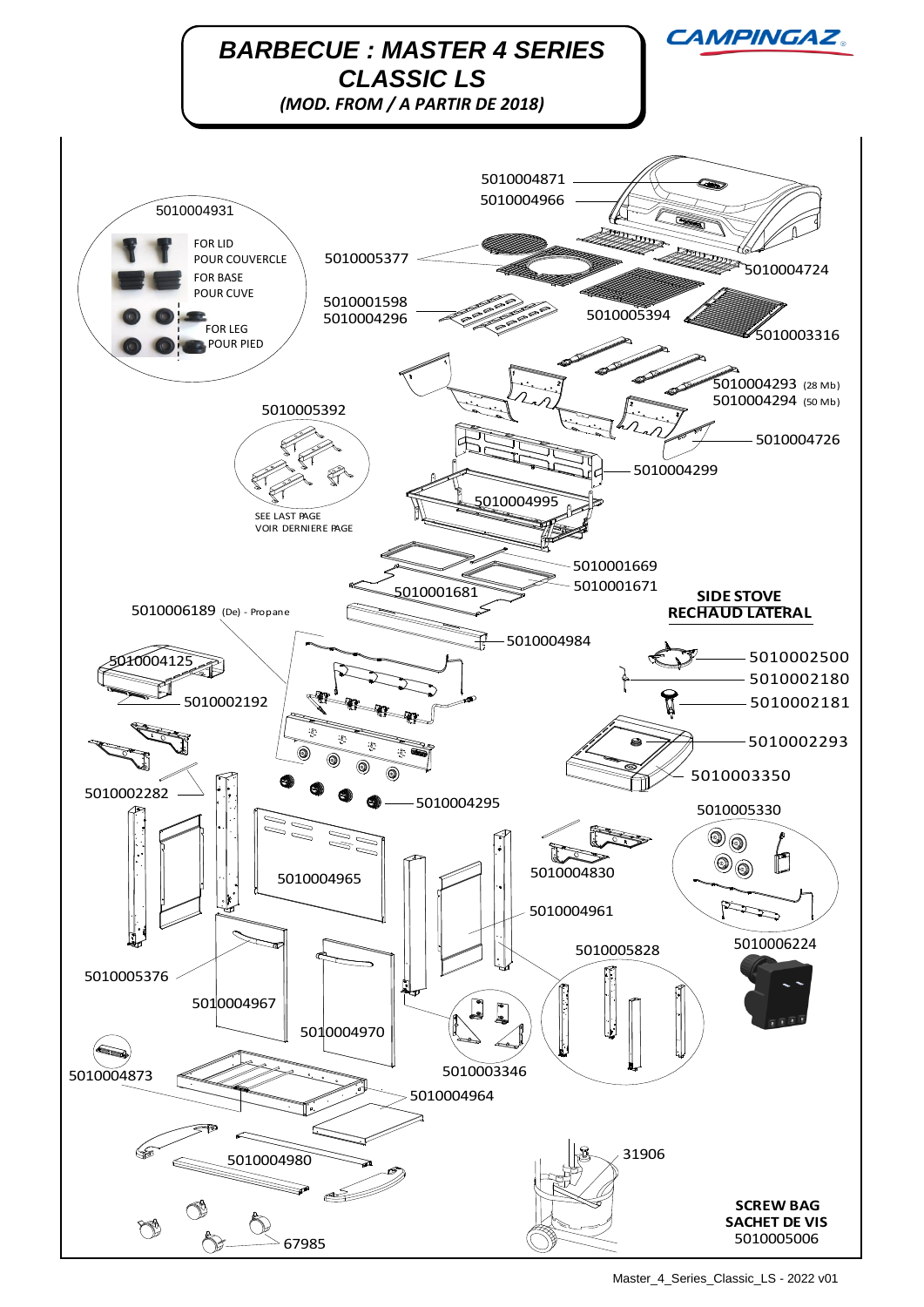## **BARBECUE : MASTER 4 SERIES** CAMPINGAZ. *CLASSIC LS*



*(MOD. FROM / A PARTIR DE 2018)*

| <b>SPARE PARTS</b><br>REF. | <b>POINTS</b> | <b>EN DESCRIPTIONS</b>                                                             | <b>FR DESCRIPTIONS</b>                                                              |
|----------------------------|---------------|------------------------------------------------------------------------------------|-------------------------------------------------------------------------------------|
| 31906                      | 30            | <b>CYLINDER STRAP</b>                                                              | SANGLE BOUTEILLE                                                                    |
| 67985                      | 90            | SET OF WHEELS (x2)                                                                 | <b>ENSEMBLE ROUES (x2)</b>                                                          |
| 5010001598                 | 100           | STEEL HEAT DIFFUSER (x1) (MOD. BEFORE 1019)                                        | DIFFUSEUR DE CHALEUR ACIER (x1) (MOD. AVANT<br>2019)                                |
| 5010001669                 | 30            | <b>GREASE DRAWER TENT</b>                                                          | TENTE TIROIR RAMASSE GRAISSE                                                        |
| 5010001671                 | 50            | <b>GREASE PLATE (x1)</b>                                                           | PLATEAU RAMASSE GRAISSE (x1)                                                        |
| 5010001681                 | 60            | <b>HEAT SHIELD</b>                                                                 | PARE CHALEUR                                                                        |
| 5010002180                 | 40            | ELECTRODE FOR SIDE STOVE                                                           | ELECTRODE RECHAUD LATERAL                                                           |
| 5010002181                 | 50            | <b>SIDE STOVE BURNER</b>                                                           | BRULEUR POUR RECHAUD LATERAL                                                        |
| 5010002192                 | 40            | <b>USTENSIL HOOK</b>                                                               | PORTE USTENSILES                                                                    |
| 5010002282                 | 30            | REINFORCEMENT WIRE SIDE SHELF                                                      | FIL RENFORT ETAGERE                                                                 |
| 5010002293                 | 50            | KNOB FOR SIDE STOVE                                                                | <b>VOLANT POUR RECHAUD LATERAL</b>                                                  |
| 5010002500                 | 50            | SIDE STOVE PAN SUPPORT                                                             | SUPPORT DE CASSEROLE RECHAUD LATERAL                                                |
| 5010003316                 | 260           | REVERSIBLE ENAMELLED CAST IRON COOKING<br><b>GRIDDLE - MATTE</b>                   | PLAQUE DE CUISSON FONTE EMAILLEE<br><b>REVERSIBLE - MATE</b>                        |
| 5010003346                 | 40            | AXLE SUPPORTS FOR DOORS (MOD. 2016 AND<br>AFTER) + 2 CHASSIS SQUARES               | SUPPORTS AXE PORTES (MOD. A PARTIR DE 2016) +<br>2 EQUERRES CHASSIS                 |
| 5010003350                 | 220           | SIDE BURNER SHELF+LID (TEXTURED DARK<br>GREY)+SERIGRAPHY (MOD 3+4 EXS 2016)        | ETAGERE RECHAUD LAT.+COUVERCLE (GRAINE<br>GRIS FONCE)+SERIG. (3+4 EXS 2016)         |
| 5010004125                 | 190           | LEFT OR RIGHT SIDE TABLE WITH USTENSIL HOOK -<br><b>TEXTURED DARK GREY</b>         | ETAGERE GAUCHE OU DROITE AVEC PORTE<br>USTENSILES - GRAINE GRIS FONCE               |
| 5010004293                 | 180           | STAINLESS STEEL BURNER 28Mb                                                        | <b>BRULEUR INOX 28Mb</b>                                                            |
| 5010004294                 | 180           | STAINLESS STEEL BURNER 50Mb                                                        | <b>BRULEUR INOX 50Mb</b>                                                            |
| 5010004295                 | 60            | KNOB (X3)                                                                          | VOLANT (X3)                                                                         |
| 5010004296                 | 120           | ENAMELLED STEEL HEAT DIFFUSER (X1) (MOD.<br>FROM 2019)                             | DIFFUSEUR DE CHALEUR ACIER EMAILLE (X1) (MOD.<br>A PARTIR DE 2019)                  |
| 5010004299                 | 80            | WINDSHIELD (BLACK)                                                                 | PAREVENT (NOIR)                                                                     |
| 5010004724                 | 90            | <b>WARMING GRID (X2)</b>                                                           | <b>GRILLE DE MIJOTAGE (X2)</b>                                                      |
| 5010004726                 | 320           | KIT OF REMOVABLE PARTS (FIREBOX)                                                   | KIT DE PARTIES AMOVIBLES (CUVE)                                                     |
| 5010004830                 | 60            | SIDE SHELF SUPPORTS (RIGHT AND LEFT) -<br><b>TEXTURED DARK GREY</b>                | SUPPORTS ETAGERE (DROITE ET GAUCHE) -<br><b>GRAINE GRIS FONCE</b>                   |
| 5010004871                 | 90            | THERMOMETER WITH NUTS                                                              | THERMOMETRE AVEC ECROUS                                                             |
| 5010004873                 | 50            | MAGNETS (X2)                                                                       | AIMANTS (X2)                                                                        |
| 5010004931                 | 50            | LID PADS (x2) + BASE CUSHIONS (x2) + LEG<br>GROMMETS (x4)                          | PATINS COUVERCLE (x2) + BOUCHONS CUVE (x2) +<br>RONDELLES PIED (x4)                 |
| 5010004961                 | 70            | LEFT OR RIGHT SIDE PANEL (TEXTURED DARK<br>GREY)                                   | PANNEAU LATERAL GAUCHE OU DROITE (GRAINE<br><b>GRIS FONCE)</b>                      |
| 5010004964                 | 210           | <b>CHASSIS</b>                                                                     | <b>CHASSIS</b>                                                                      |
| 5010004965                 | 110           | <b>REAR PANEL</b>                                                                  | PANNEAU ARRIERE                                                                     |
| 5010004966                 | 820           | BLACK ENAMELLED LID WITH THERMOMETER                                               | COUVERCLE EMAILLE NOIR AVEC THERMOMETRE                                             |
| 5010004967                 | 240           | LEFT DOOR WITHOUT HANDLE - DARK GREY                                               | PORTE GAUCHE SANS POIGNEE - GRIS FONCE                                              |
| 5010004970                 | 240           | RIGHT DOOR WITHOUT HANDLE - DARK GREY                                              | PORTE DROITE SANS POIGNEE - GRIS FONCE                                              |
| 5010004980                 | 120           | SKIRT (MOD. 2018 AND AFTER)                                                        | JUPE (MOD. A PARTIR DE 2018)                                                        |
| 5010004984                 | 60            | <b>TOP FRONT PANEL</b>                                                             | <b>CONSOLE HAUT</b>                                                                 |
| 5010004995                 | 210           | <b>BASE FRAME</b>                                                                  | CADRE SUPPORT DE CUVE                                                               |
| 5010005006                 | 80            | <b>SCREW BAG</b>                                                                   | SACHET DE VIS                                                                       |
| 5010005330                 | 300           | ELECTRONIC IGNITION SET                                                            | KIT ALLUMAGE ELECTRONIQUE                                                           |
| 5010005376                 | 120           | CHROMED STEEL HANDLE (LEFT OR RIGHT) +<br>SCREWS (MOD. 2019 AND AFTER)             | POIGNEE ACIER CHROME (GAUCHE OU DROITE) +<br>VIS (MOD. A PARTIR DE 2019)            |
| 5010005377                 | 270           | ENAMELLED CAST IRON COOKING GRID (FRAME +<br>CIRCLE) - MATTE (MOD. 2019 AND AFTER) | GRILLE DE CUISSON FONTE EMAILLEE (CADRE +<br>CERCLE) - MATE (MOD. A PARTIR DE 2019) |
| 5010005392                 | 180           | KIT OF ELECTRODES + HOUSINGS                                                       | KIT ELECTRODES + SUPPORTS                                                           |
| 5010005394                 | 210           | ENAMELLED CAST IRON COOKING GRID - MATTE<br>(MOD. 2019 AND AFTER)                  | GRILLE DE CUISSON FONTE EMAILLEE - MATE<br>(MOD. A PARTIR DE 2019)                  |